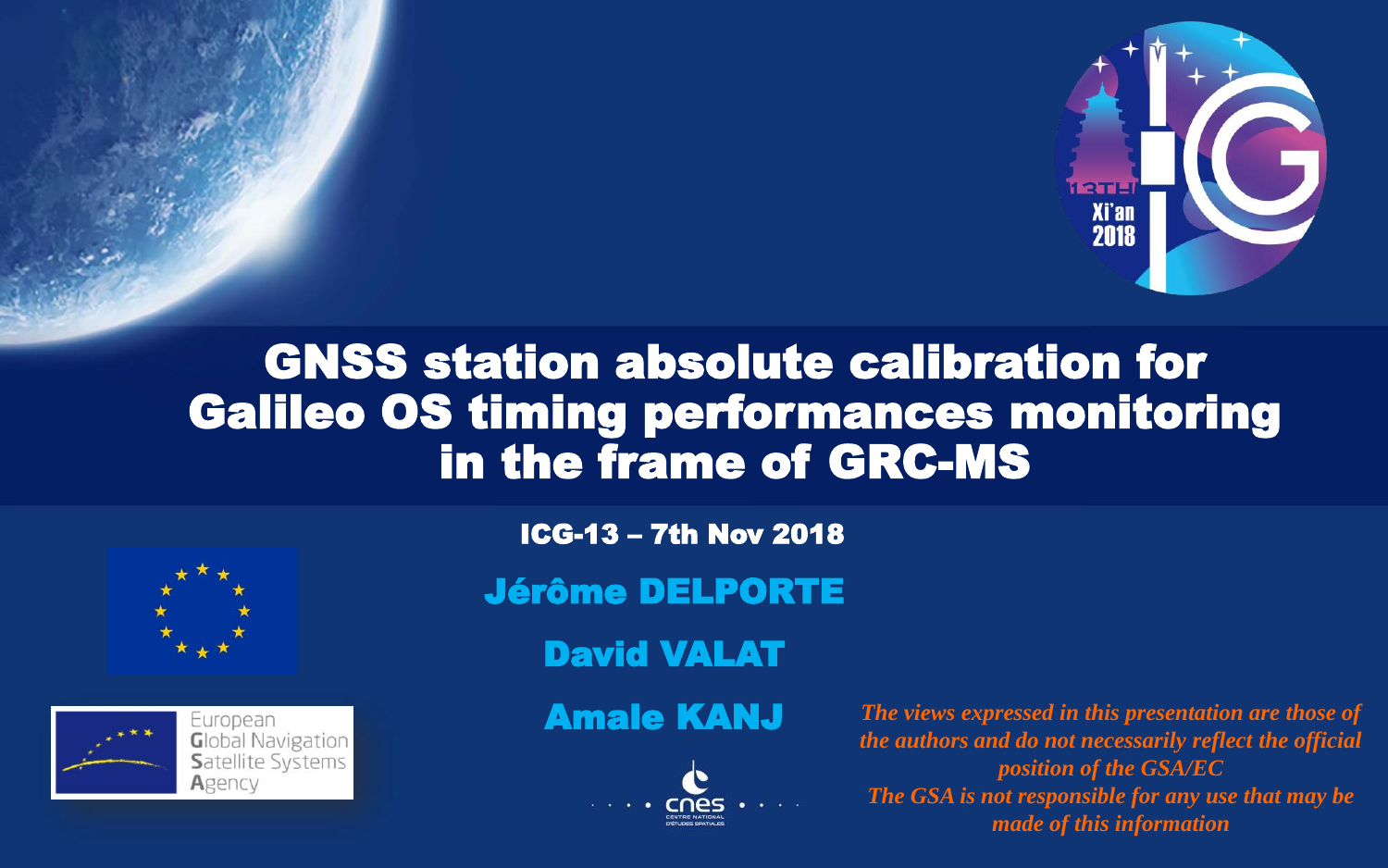ICG-13 : GST performances





- ➢ **CONTEXT**
- $\bullet$
- ➢ **GRC-MS**
- 

 $\ddot{\phantom{0}}$ 

- ➢ **ABSOLUTE CALIBRATION AT CNES**
- $\bullet$

 $\bullet$  $\bullet$ 

- ➢ **RESULTS**  $\bullet$ 
	- ➢ **SUMMARY**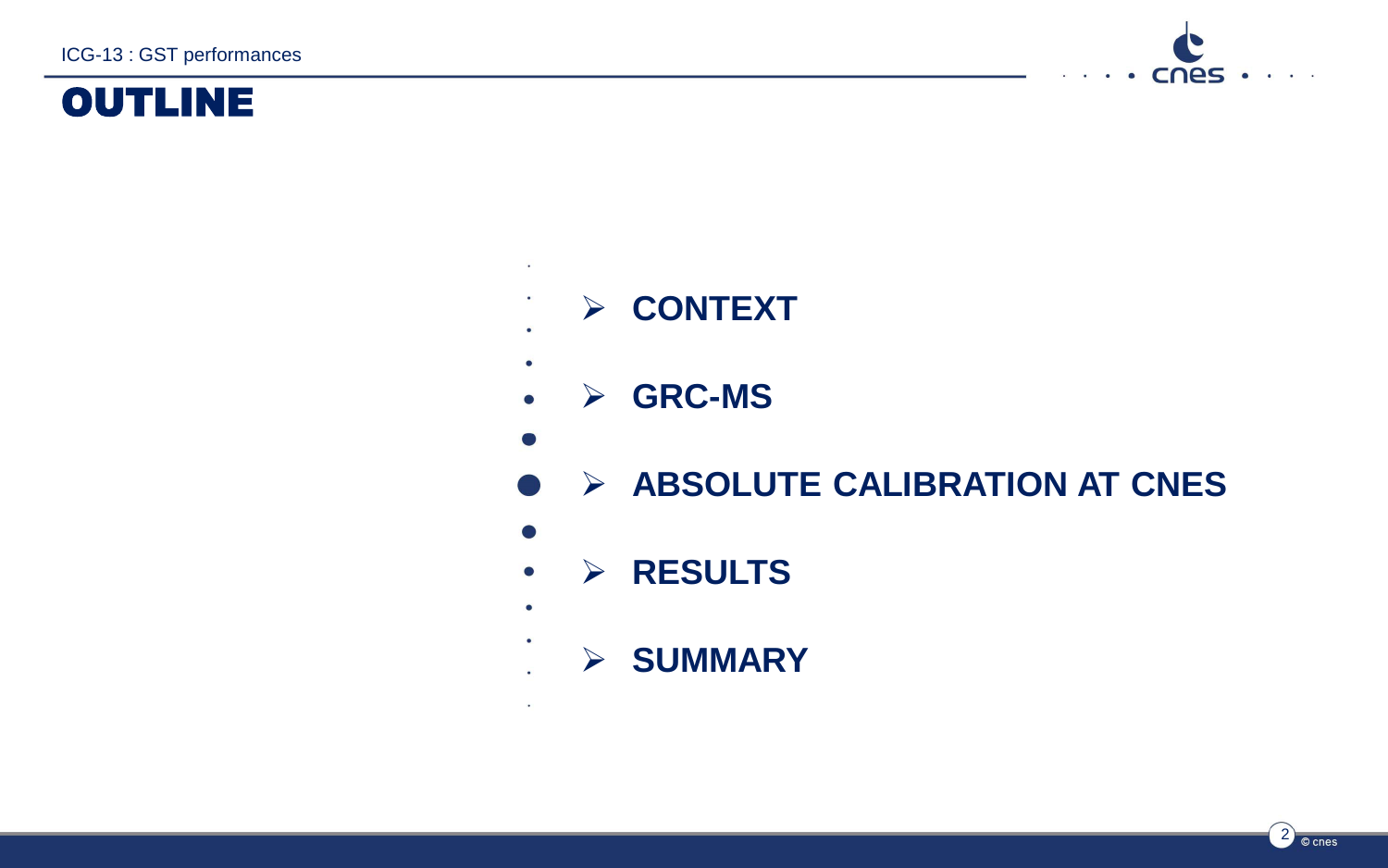

#### Context

#### Galileo System Time (GST) is

- the reference time for the Galileo system
- under responsibility of the Galileo Mission Segment (GMS)
- computed on the ground at the Galileo Control Centre in Fucino (Italy) using the atomic clocks located at the Precise Timing Facility
- steered to UTC
- fully described in the corresponding ICG timing template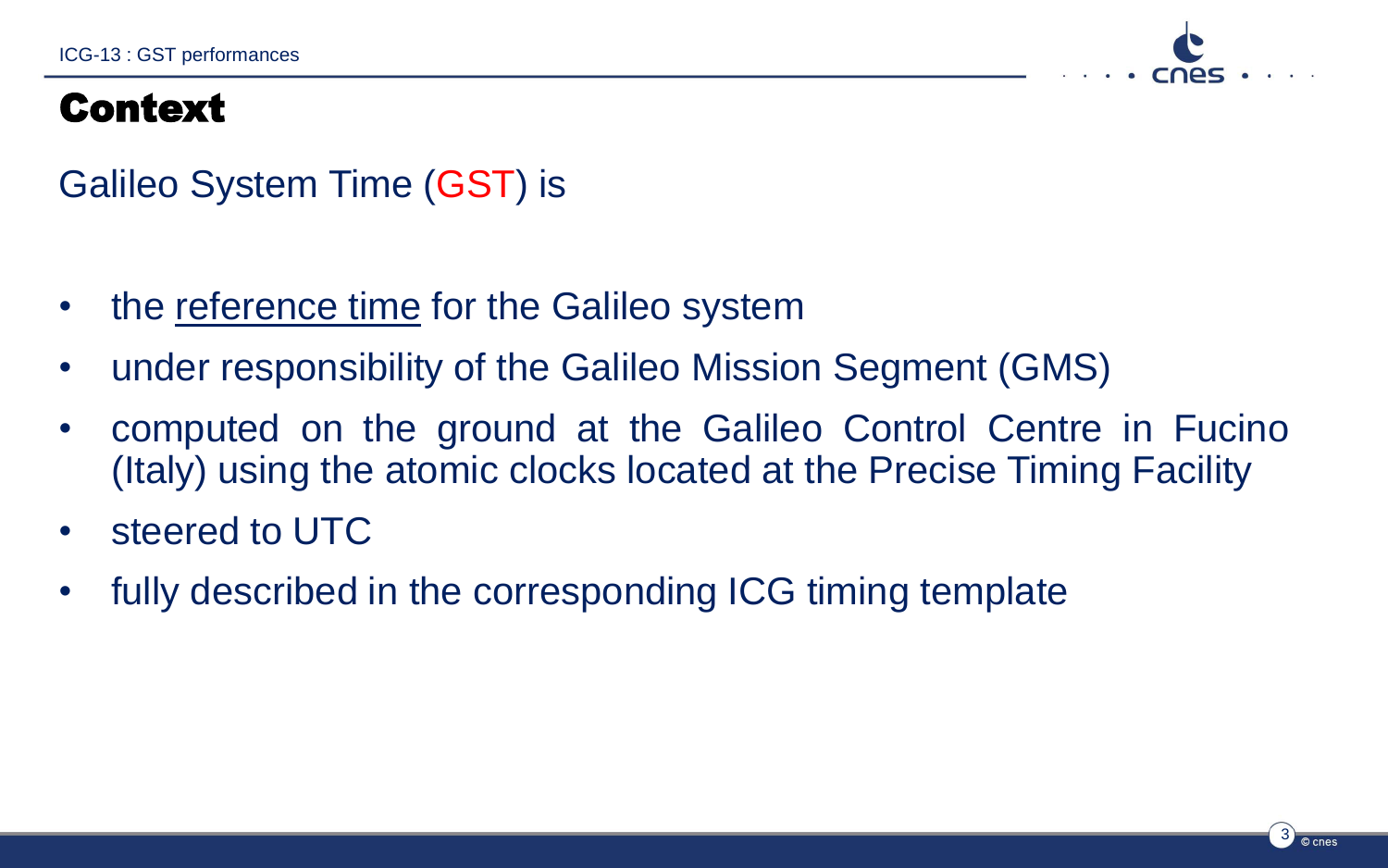ICG-13 : GST performances



#### Context

- In order to better support timing applications based on UTC, the Galileo OS nav msg includes additional parameters that enable users to obtain a UTC realization by applying a correction to GST  $\rightarrow$  UTC SiS
- In order to insure interoperability between GPS and Galileo, their time difference, known as GPGA (or GGTO), is broadcast in the Galileo nav msg allowing users to benefit from a combined GPS/Galileo positioning
- GPGA can also be estimated by receivers if enough satellites are in view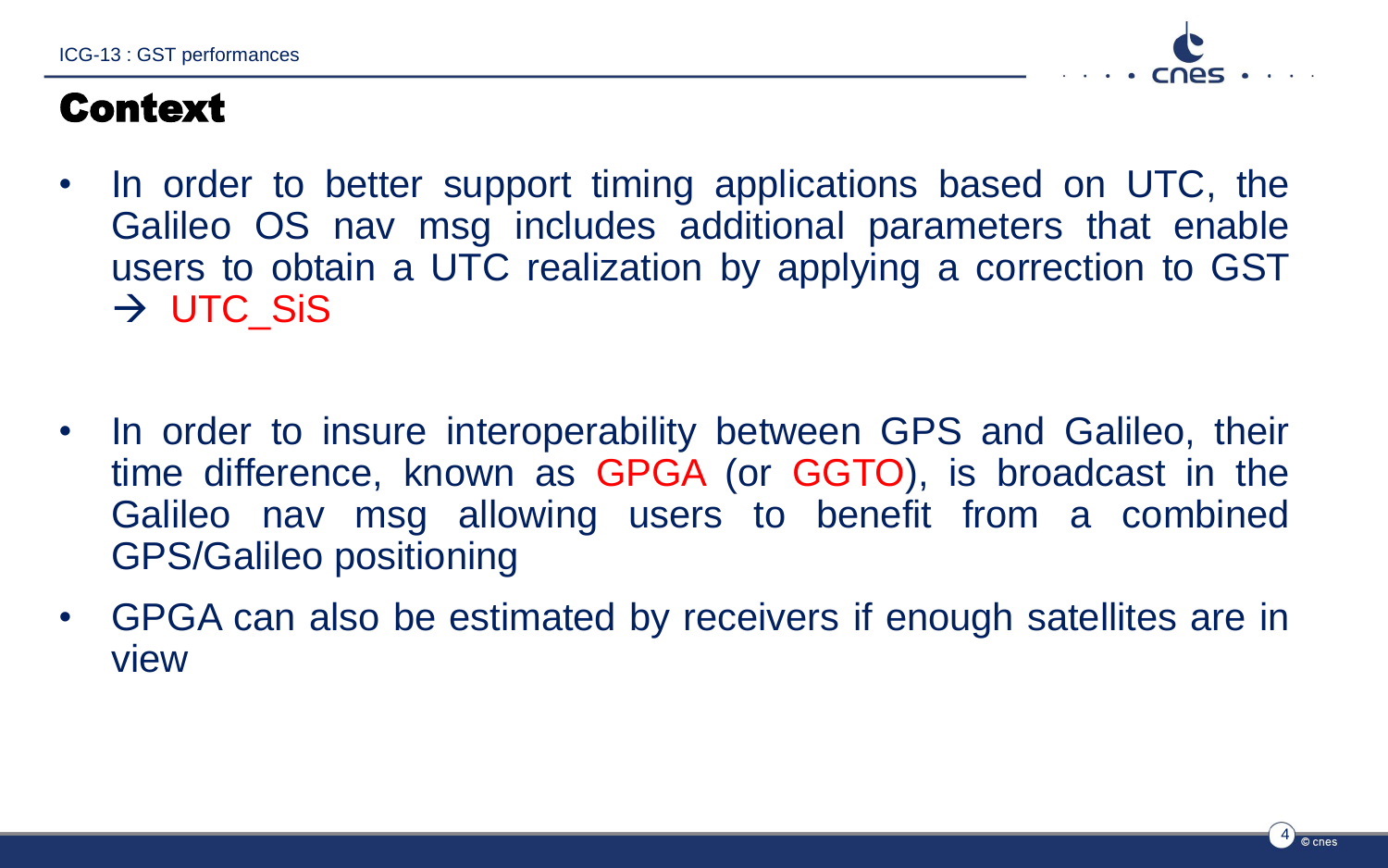#### GRC and GRC-MS

**GRC**  $MS$ 

CNAS.

**Main task of GRC is to provide the GSA with a means for independent monitoring and assessment of the quality of Galileo Services**

**The GRC consists of a core facility operated by the GSA and EU member state contributions (GRC-MS)**

**GRC-MS is a contribution to the Galileo Reference Center by EU member states and associated states :** GFZ

- **- coordinator = CNES**
- **- 20 partners from 12 countries**
- **- Specific Grant #1 KO = 11th Sept 2018**

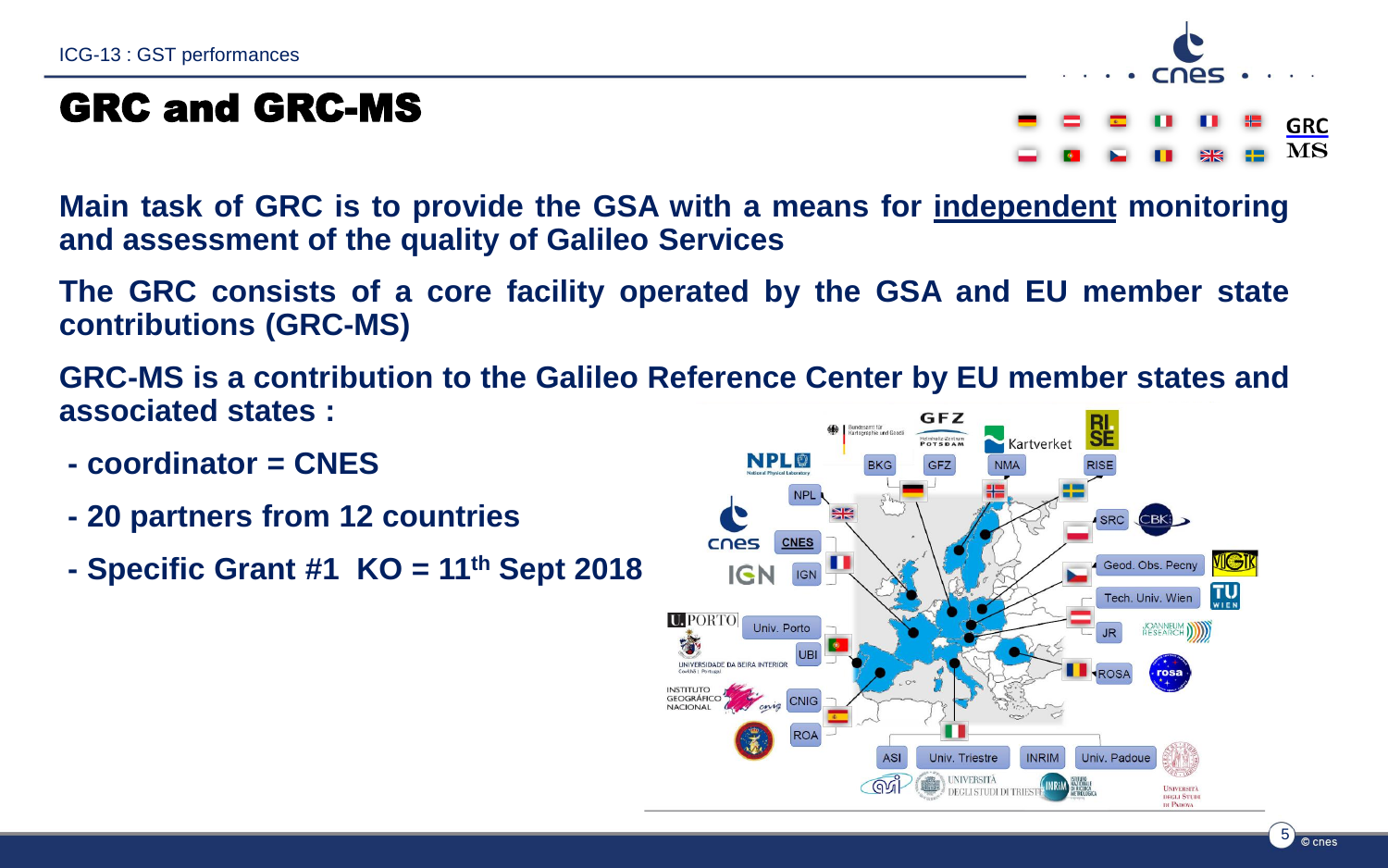

#### GRC-MS and timing

Dedicated Work Package on timing with CNES as coordinator and 4 partners (INRiM, NPL, ROA and RISE) INRiN

First quarter analysed is  $Q4\,2018$   $\blacktriangleright$  no consortium results to show yet

CNES already monitors (since the Initial Services declaration) three Key Performance Indicators (KPI) :

- $\checkmark$  The offset between UTC and Galileo System Time : UTC GST
- $\checkmark$  the OS dual-frequency UTC dissemination accuracy : UTC UTC\_SiS
- $\checkmark$  the GGTO accuracy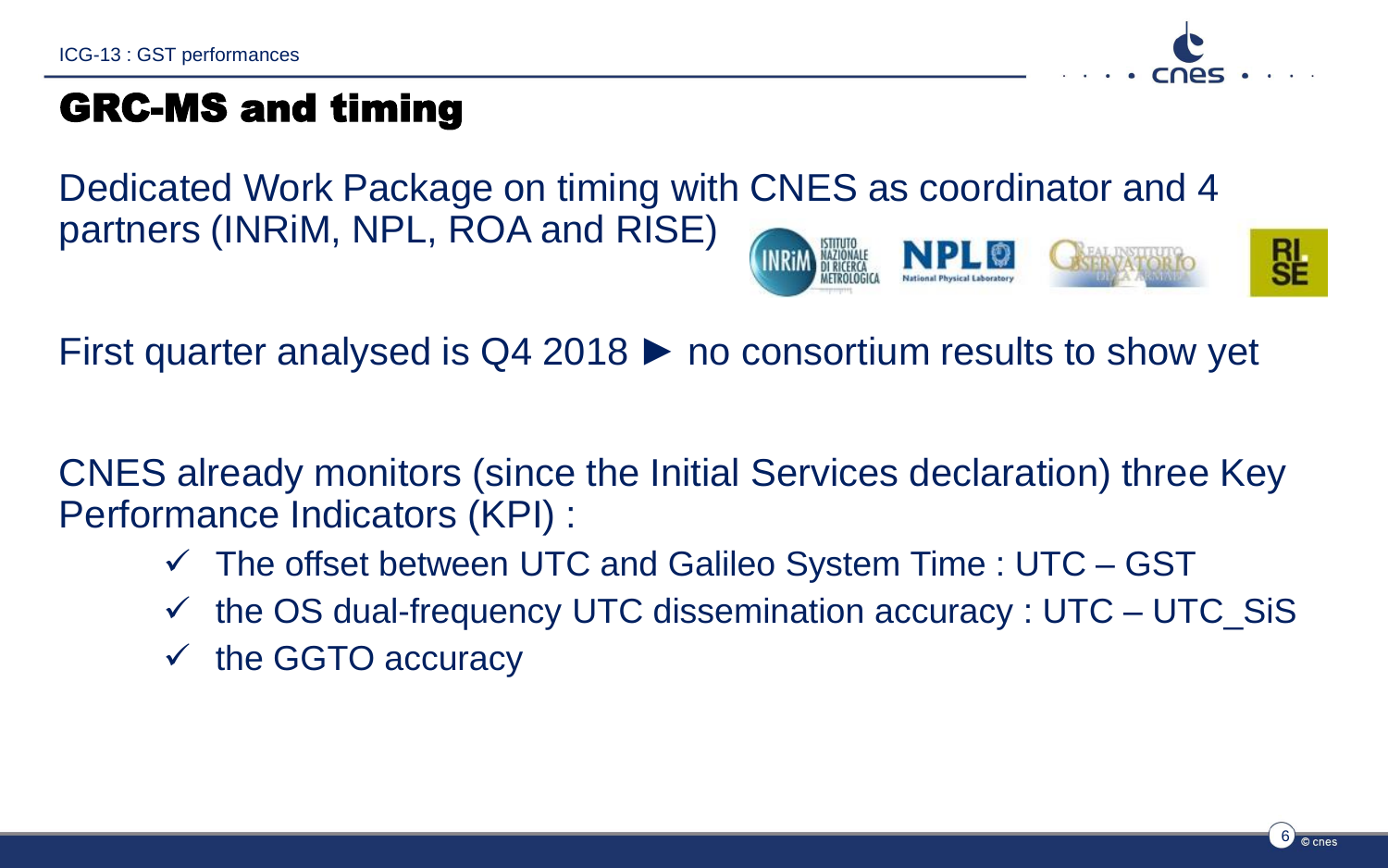METHODOLOGY



Positioning computation taking into account station delays provides GNSS\_time – UTC(k) that can be compared to broadcast messages

>> this requires calibration of the station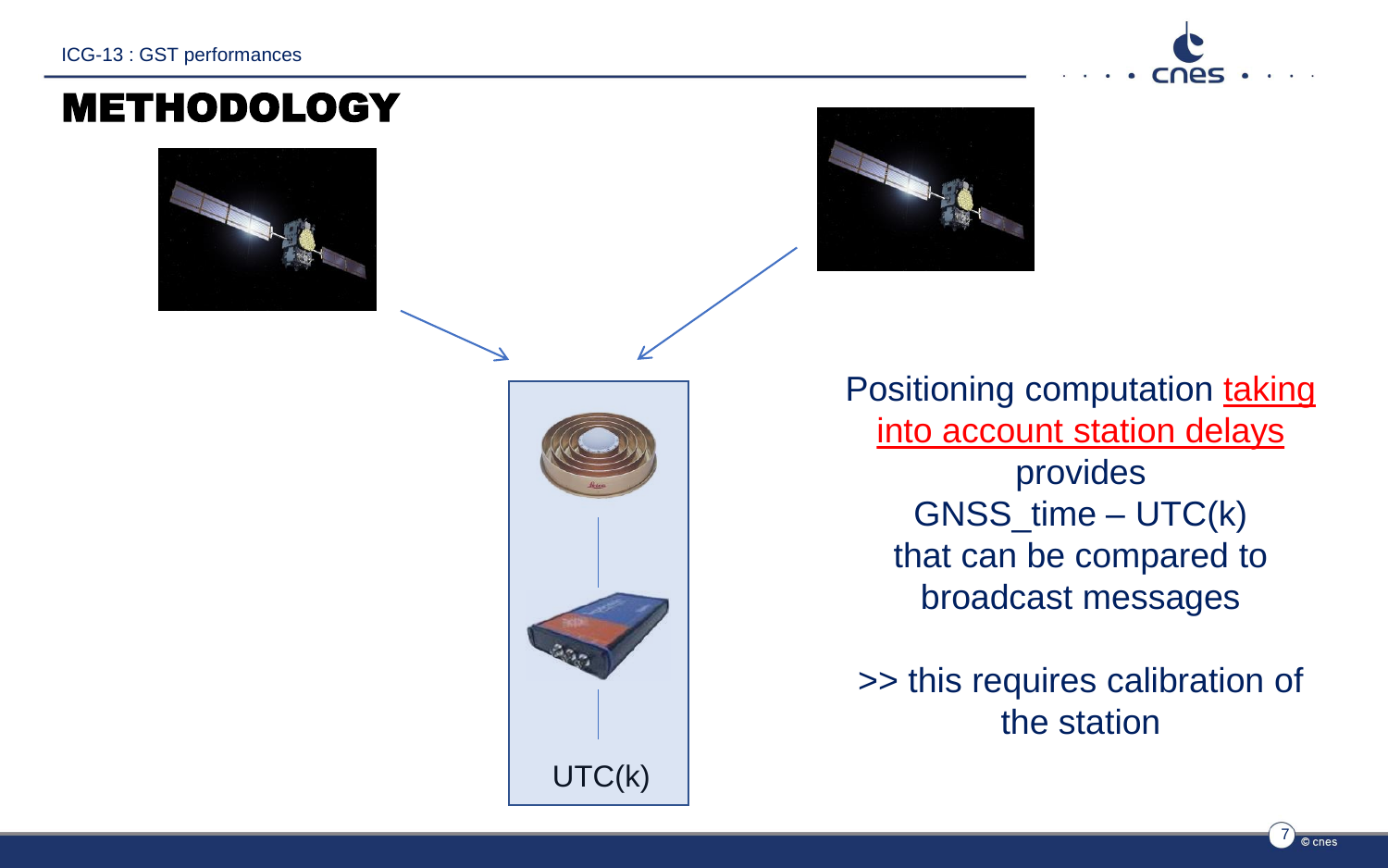

#### Absolute calibration of the receiver



#### Delay of the receiver = PR of the receiver – PR of the simulator

Corrected by :

- the simulator delay
- the delay of the cables
- the delay between the internal reference of the receiver and the external 1 pps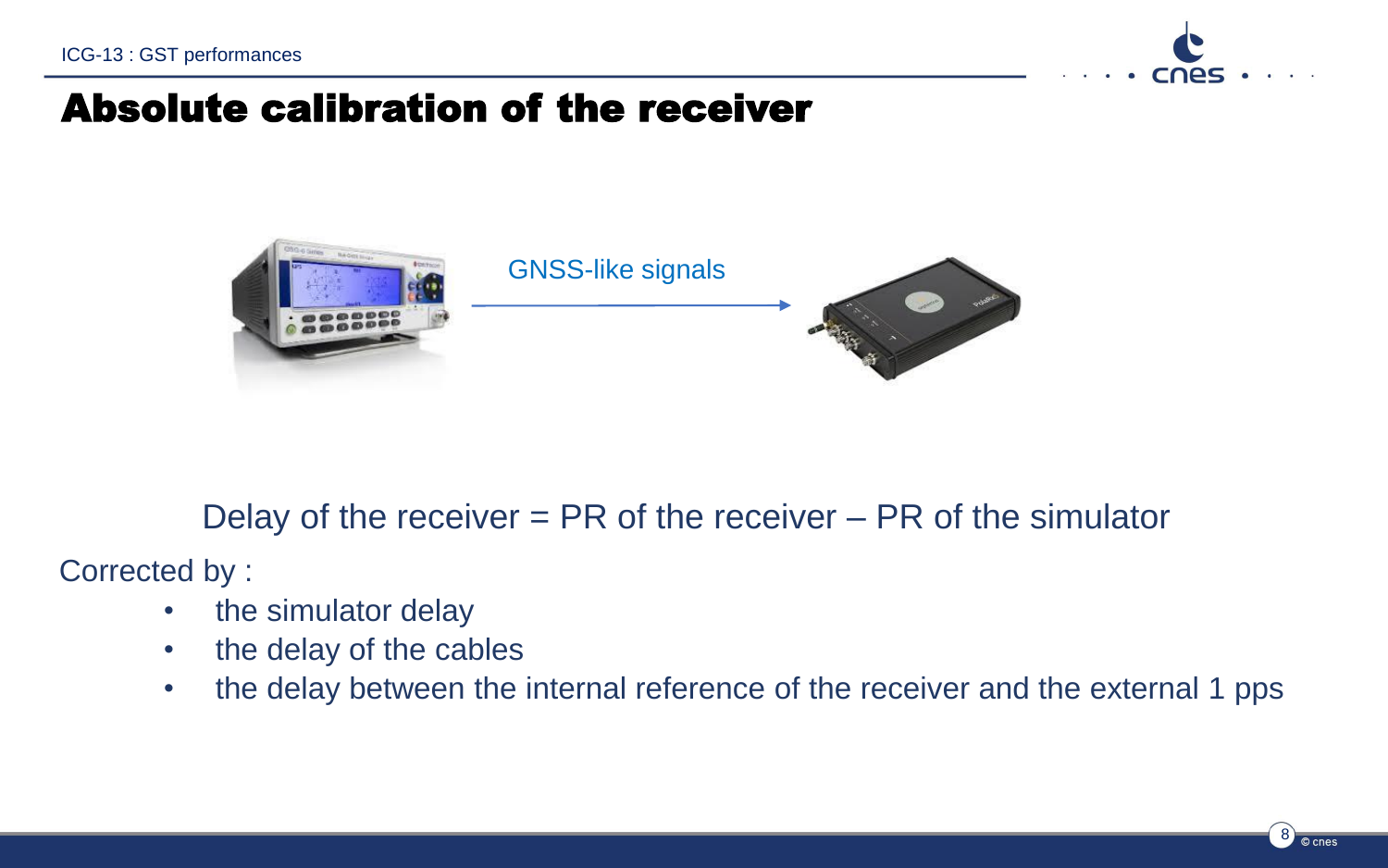

#### Absolute calibration - results

Results for a Septentrio PolaRx4 TR PRO using 2 different simulators :

|                    | <b>Spirent 4760</b>               | <b>Spectracom</b><br>GSG-6 |
|--------------------|-----------------------------------|----------------------------|
| GPS <sub>P1</sub>  | $36.5 \text{ ns } (\sigma = 0.5)$ | 36.0 ns ( $\sigma$ = 0.5)  |
| GPS P2             | 35.2 ns ( $\sigma$ = 0.5)         | 35.3 ns ( $\sigma$ = 0.9)  |
| GPS C <sub>5</sub> |                                   | 42.6 ns ( $\sigma$ = 0.4)  |
| Galileo E1         |                                   | 36.1 ns ( $\sigma$ = 0.4)  |
| Galileo E5a        |                                   | 43.0 ns ( $\sigma$ = 0.4)  |

Results agree within 0.5 ns for GPS P1 and P2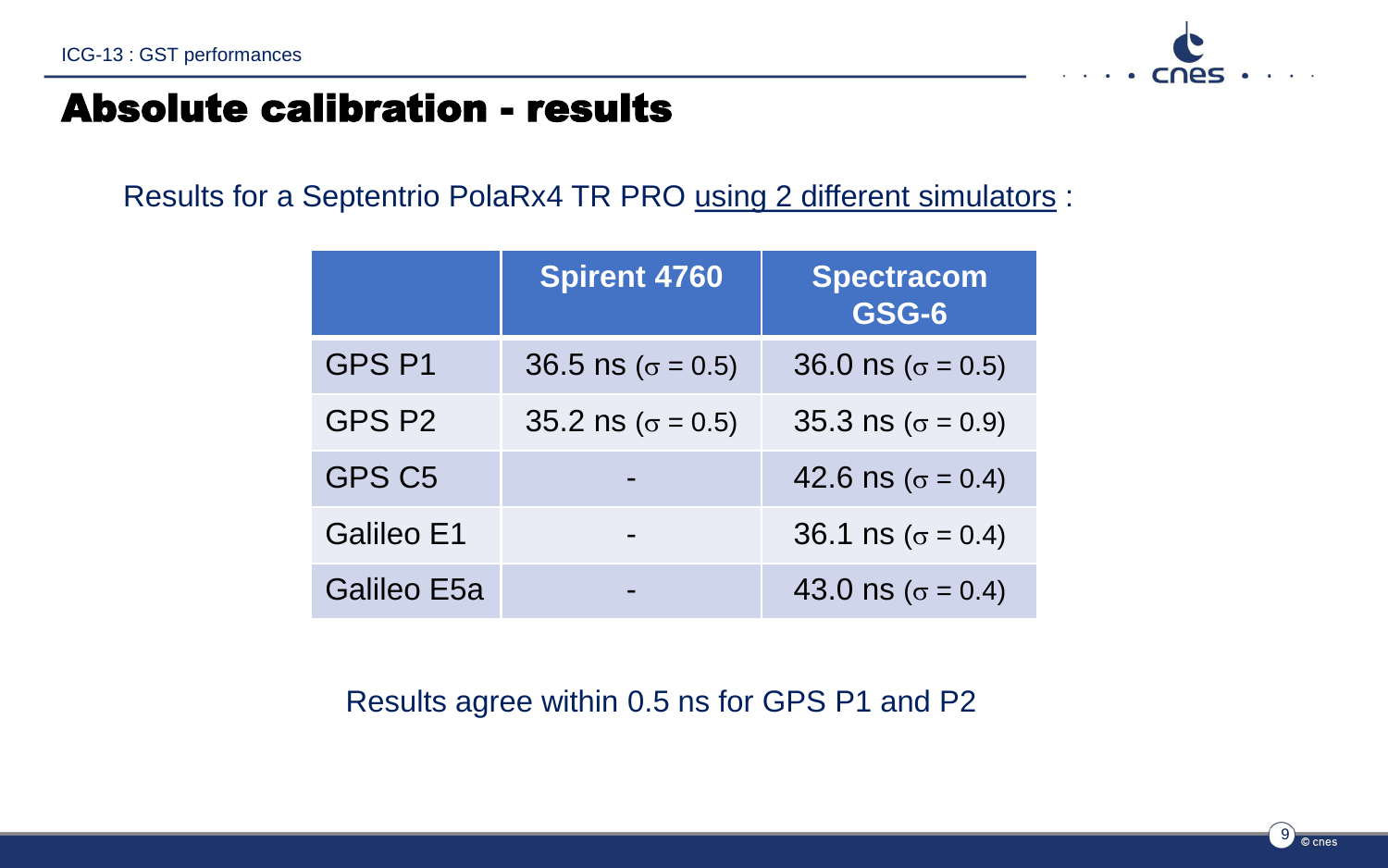

## **Delay of the receiver**

| (n s)          | <b>RxD</b>                   | <b>AD</b>              |
|----------------|------------------------------|------------------------|
| C <sub>1</sub> | $-45.5$ $(\sigma = 0.6)$     | 20.0 ( $\sigma$ = 0.6) |
| P1             | $-44.9$ $(\sigma = 0.4)$     | 20.7 ( $\sigma$ = 0.5) |
| P <sub>2</sub> | $-49.6 \quad (\sigma = 0.9)$ | 14.8 ( $\sigma$ = 0.3) |
| <b>B1</b>      | $-45.8 \quad (\sigma = 0.9)$ | 22.4 ( $\sigma$ = 0.7) |
| B <sub>2</sub> | $-40.4 \ (\sigma = 0.6)$     | 14.6 ( $\sigma$ = 0.7) |



cnes

#### **Receiver NIMTFGNSS-3 Antenna HARXON CSX 601A**

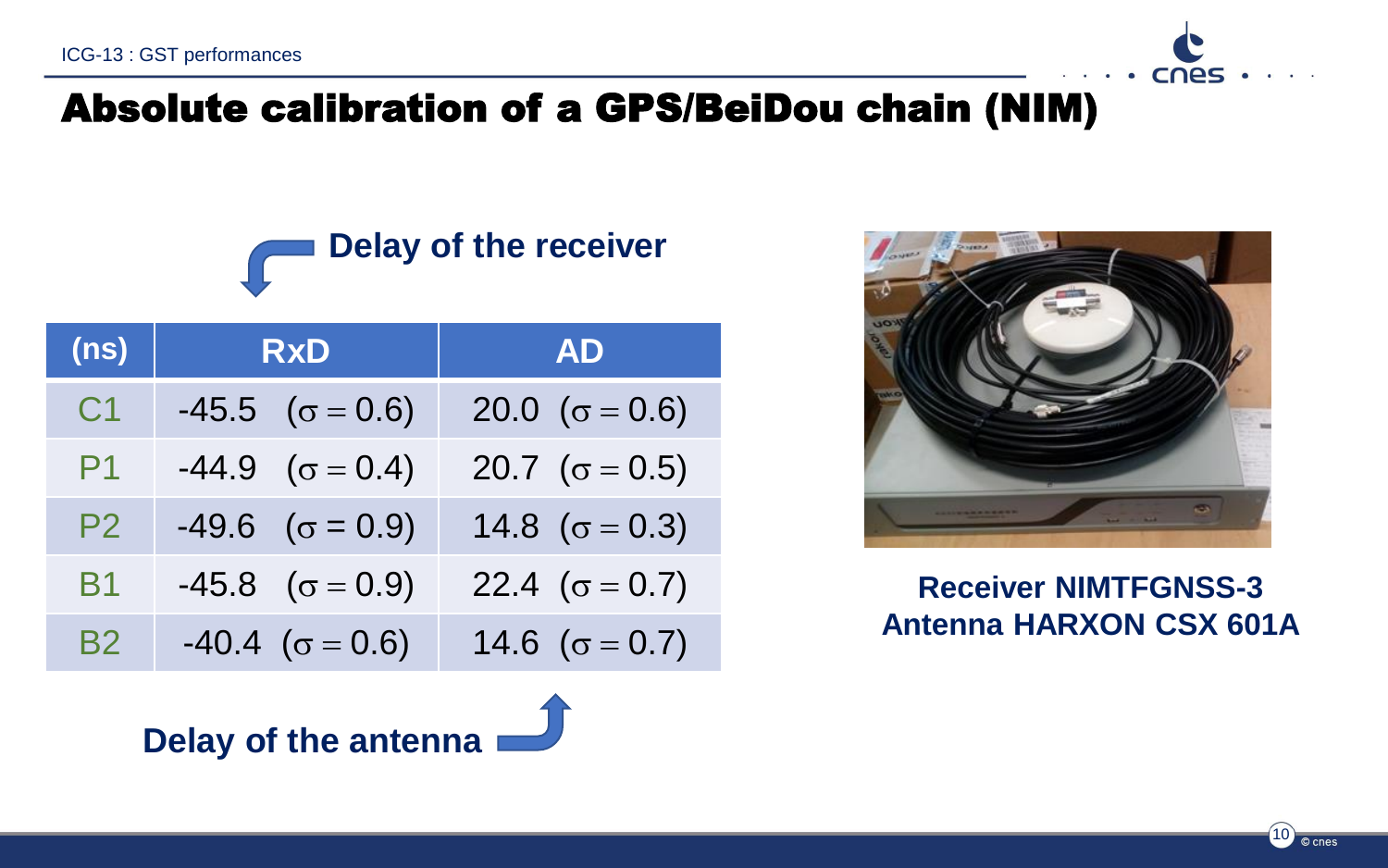### Absolute calibration of a GPS/BeiDou chain (NIM)

**Validation of the delay of the receivers in CV using a simulator**





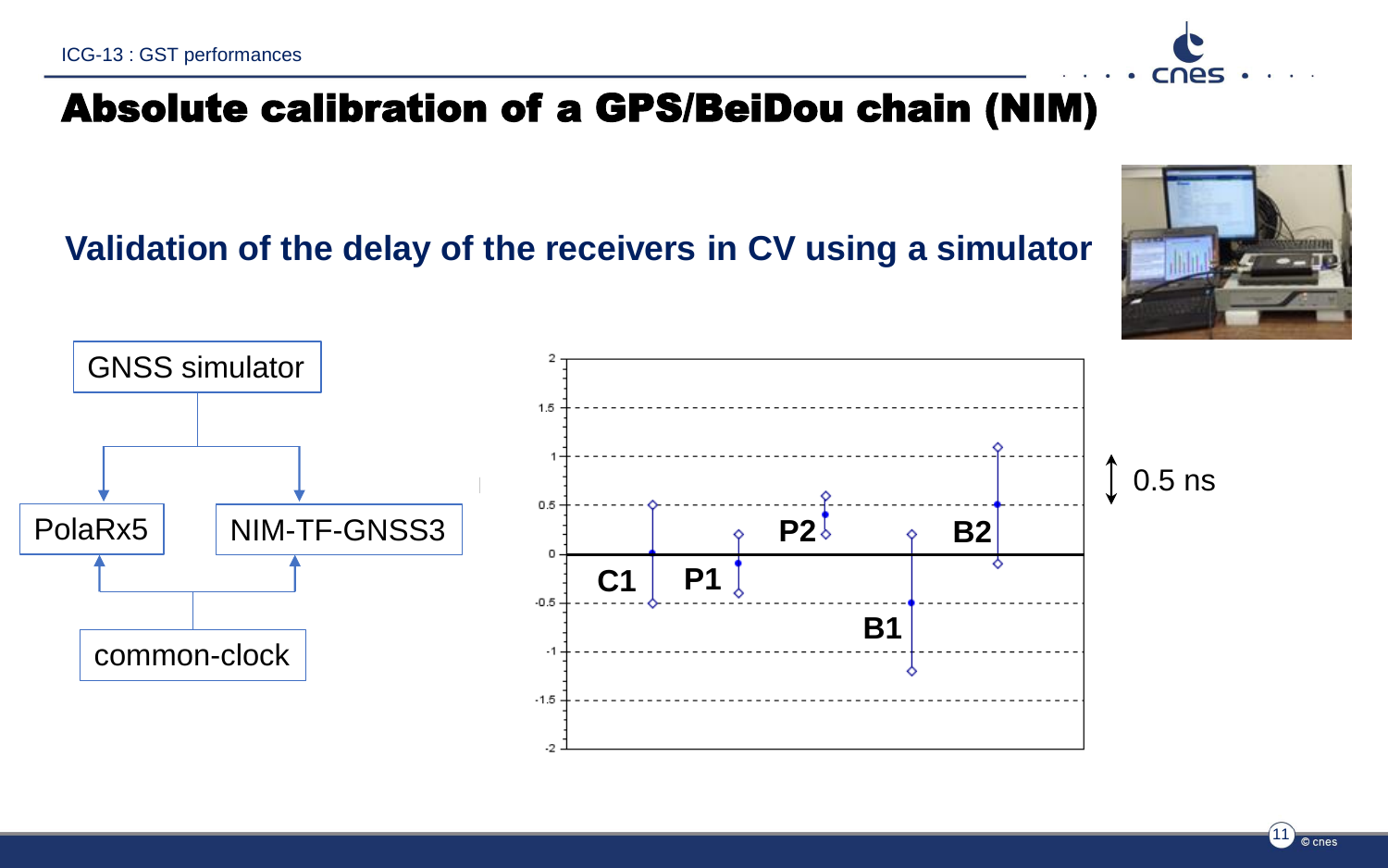### Absolute calibration of a GPS/BeiDou chain (NIM)

**Validation of the delay of the receivers in CV using a simulator**





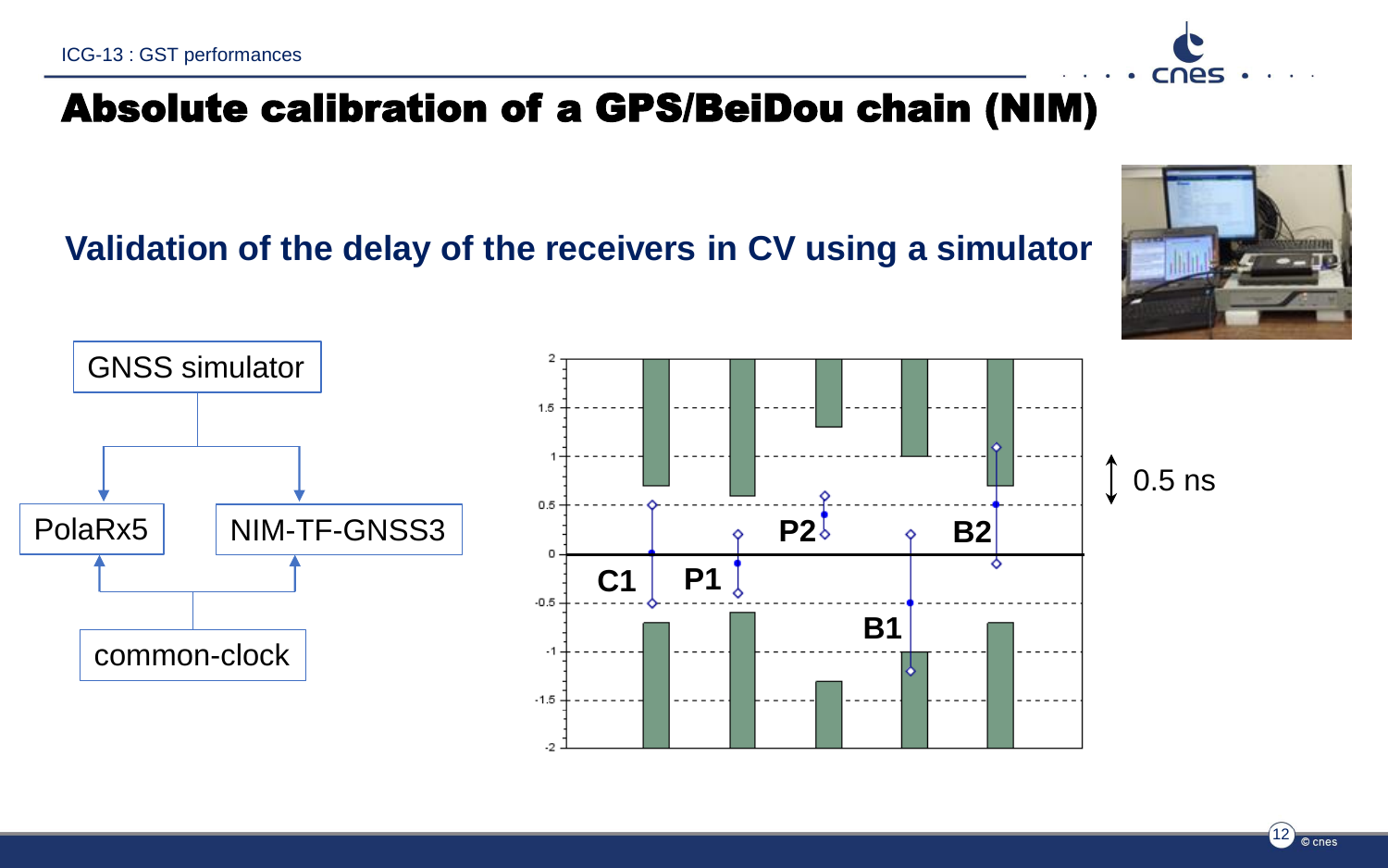# cnes

#### Absolute calibration of a GPS/BeiDou chain (NIM)

#### **Overall validation in CV (CGGTTS and RINEX) using real signals**

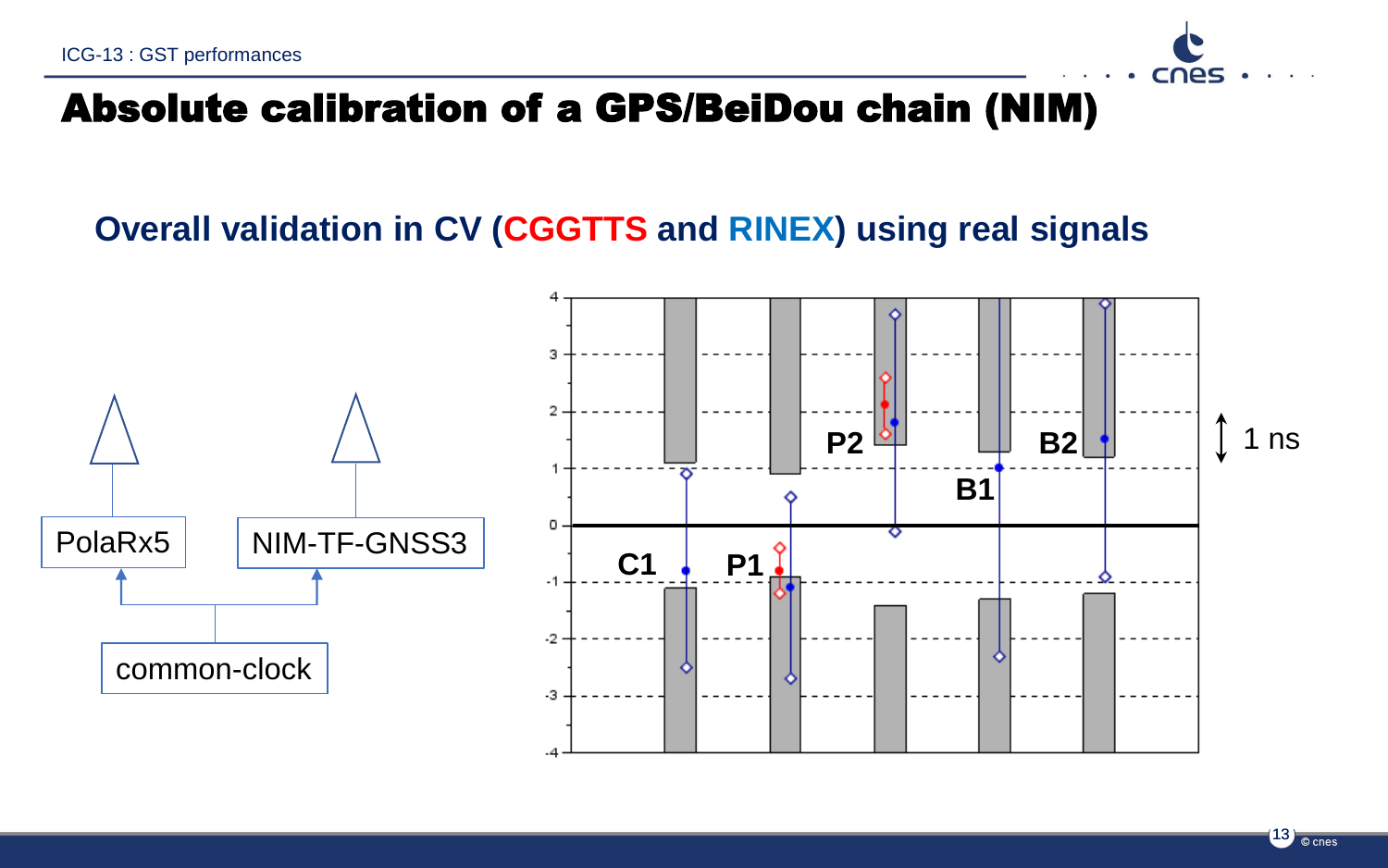

#### Means and tools

#### • **Software**

- R2CGGTTS : ORB software that provides clock solutions for GNSS time transfer in the CGGTTS format
- Alternative Software for RINEX to CGGTTS conversion will be used (SPRING, ROA, RISE-GNSS)

#### • **Stations**

- CNES : absolute calibration for GPS P1, P2 and Galileo E1, E5a (since  $7<sup>th</sup>$  June 2017) [1]
- INRiM, NPL, ROA and RISE :
	- GPS P1, P2 : relative calibration vs. their reference station
	- Galileo E1 considered as equal to GPS P1 [1]
	- Galileo E5a : calibrated using the original technique developed by ORB [2]

[1] « Progress on absolute calibrations of GNSS reception chains at CNES », J. Delporte et al. , Proc. of IFCS 2016 [2] « Advances on the use of Galileo signals in time metrology: calibrated time transfer and estimation of UTC and GGTO using a combined commercial GPS-Galileo receiver », P. Defraigne et al., Proc. of PTTI 2013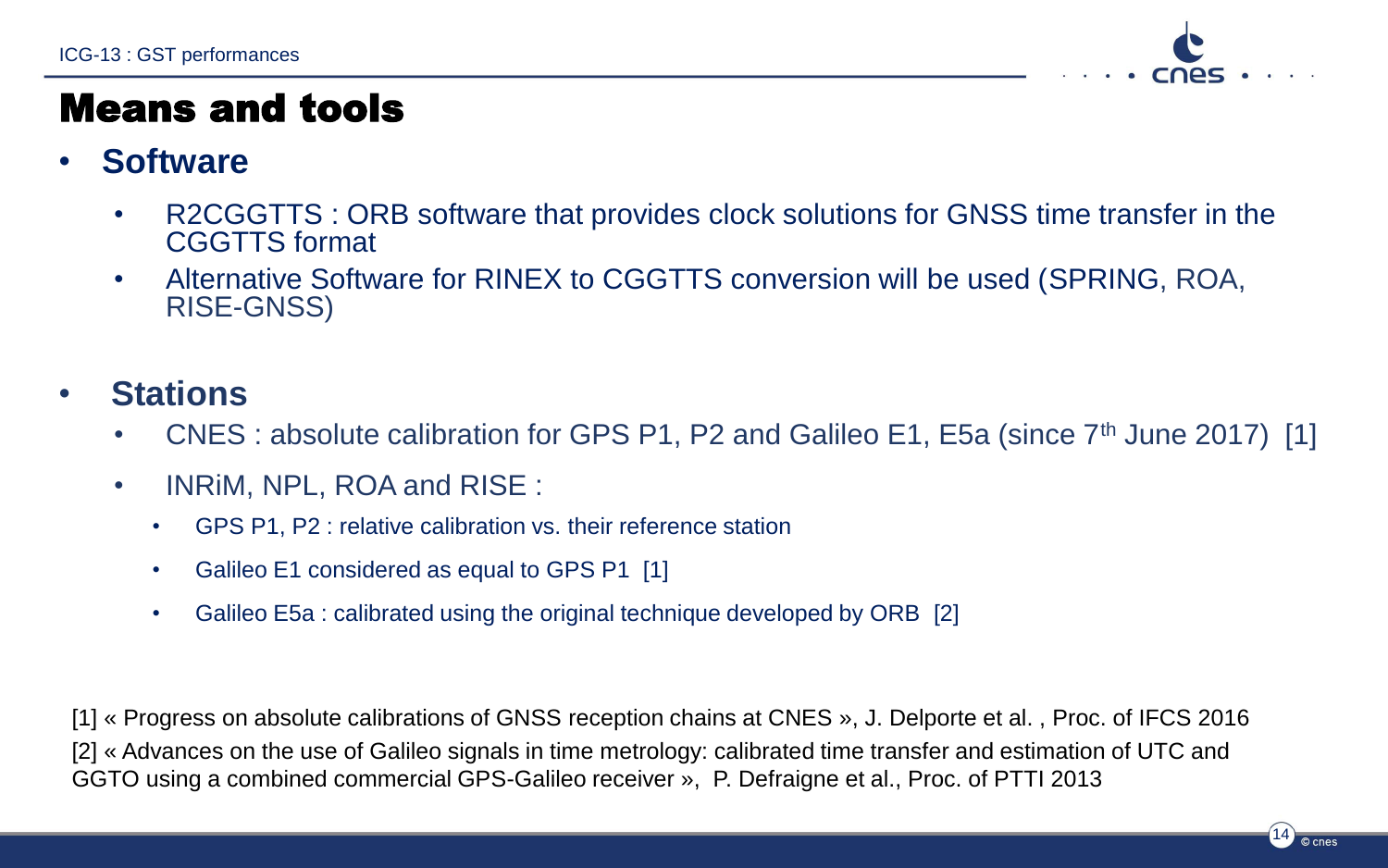

#### KPI#1 : UTC-GST offset

#### $UTC - GST = (UTC - UTC(k)) + (UTC(k) - GST)$

from BIPM circular T (daily values obtained by interpolation)

computed at 00:00:00 (by linear regression) using SPRING and R2CGGTTS software

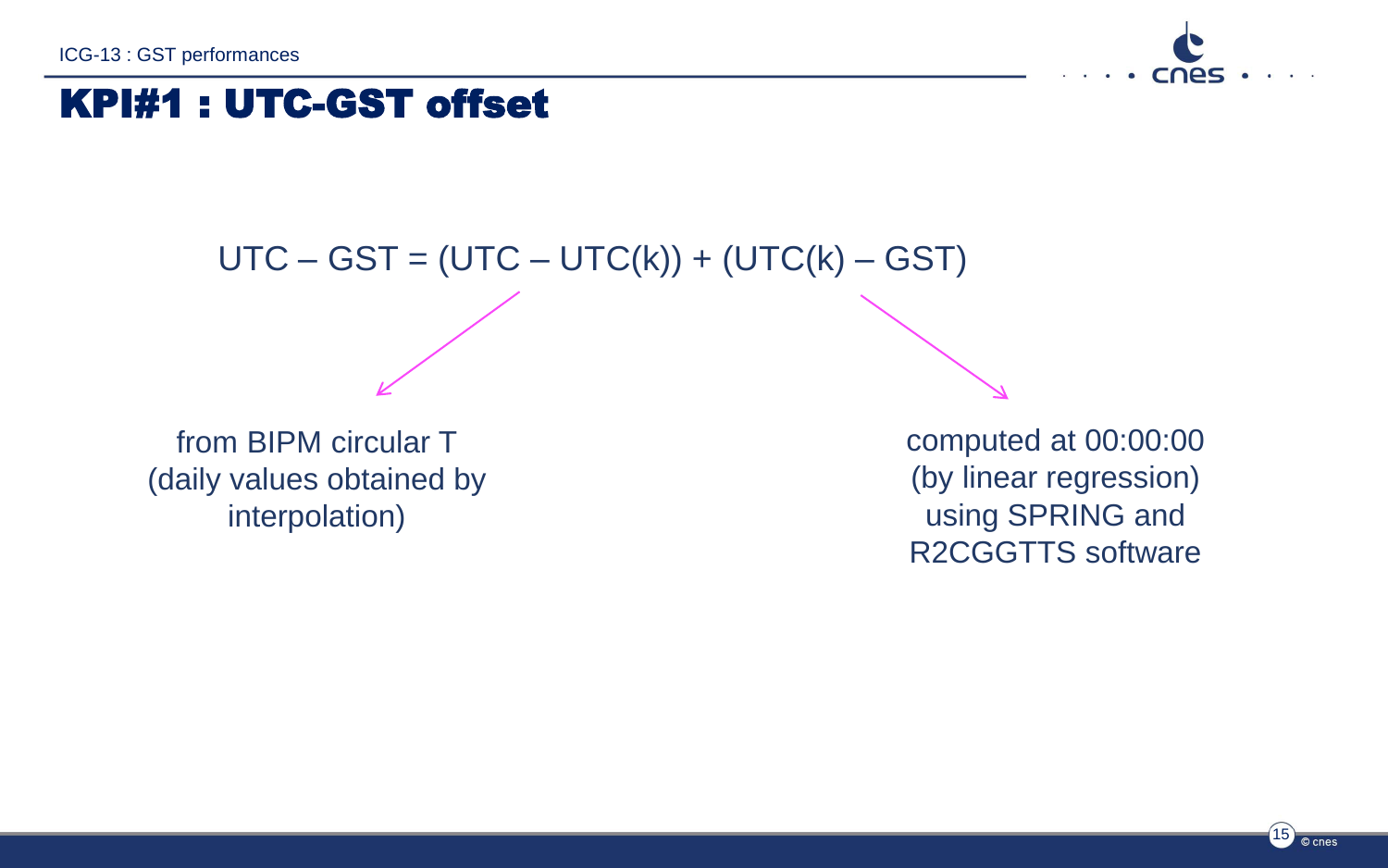ICG-13 : GST performances



#### KPI#1 : UTC-GST offset CNES station (June 2017 to June 2018)



 $(16)$   $\circ$  cnes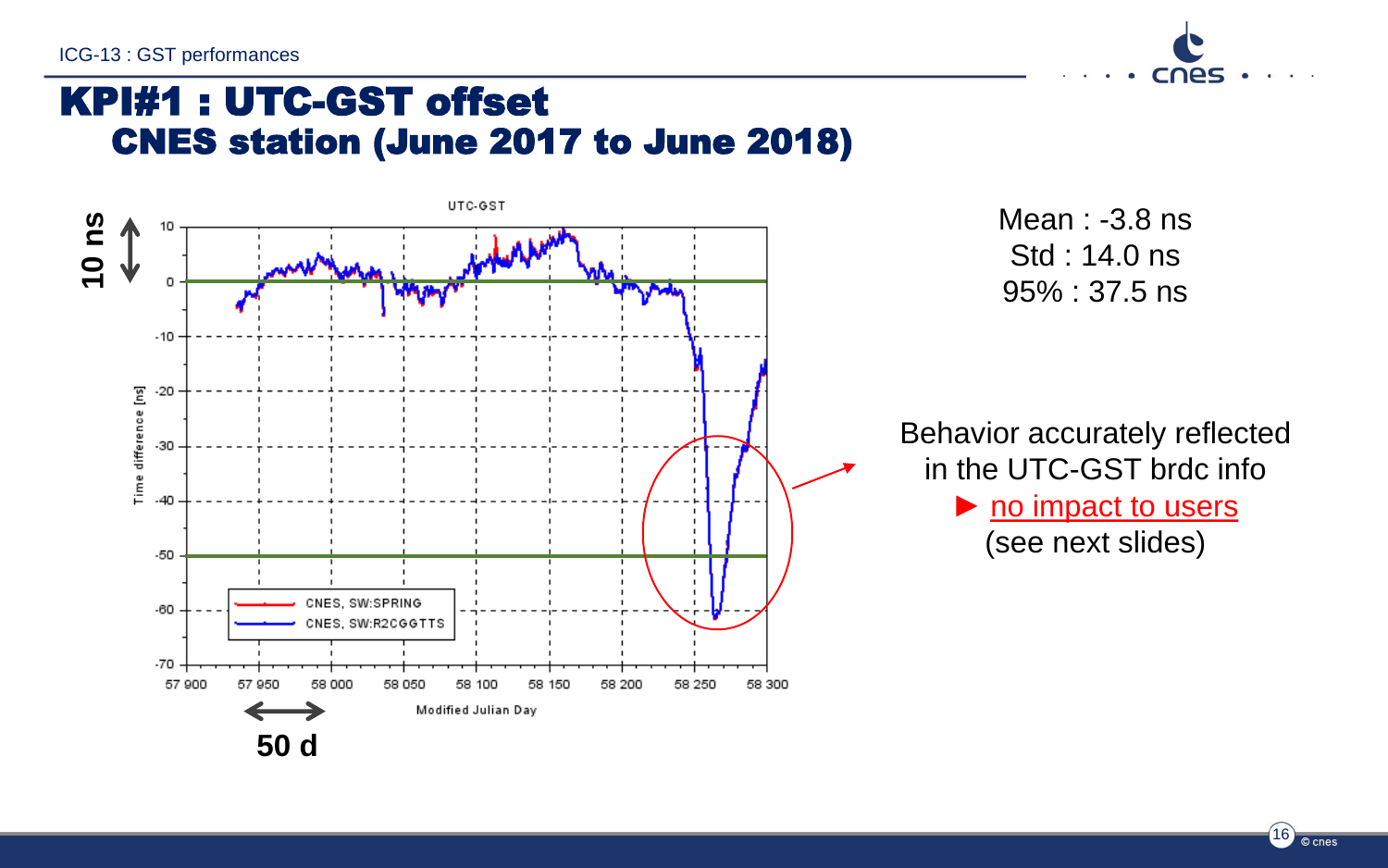

#### KPI#2 : UTC - UTC\_SiS offset

# UTC – UTC\_SiS = (UTC – GST) – (UTC\_SiS – GST)

computed as previously explained

from GAUT broadcast values in the Galileo RINEX nav file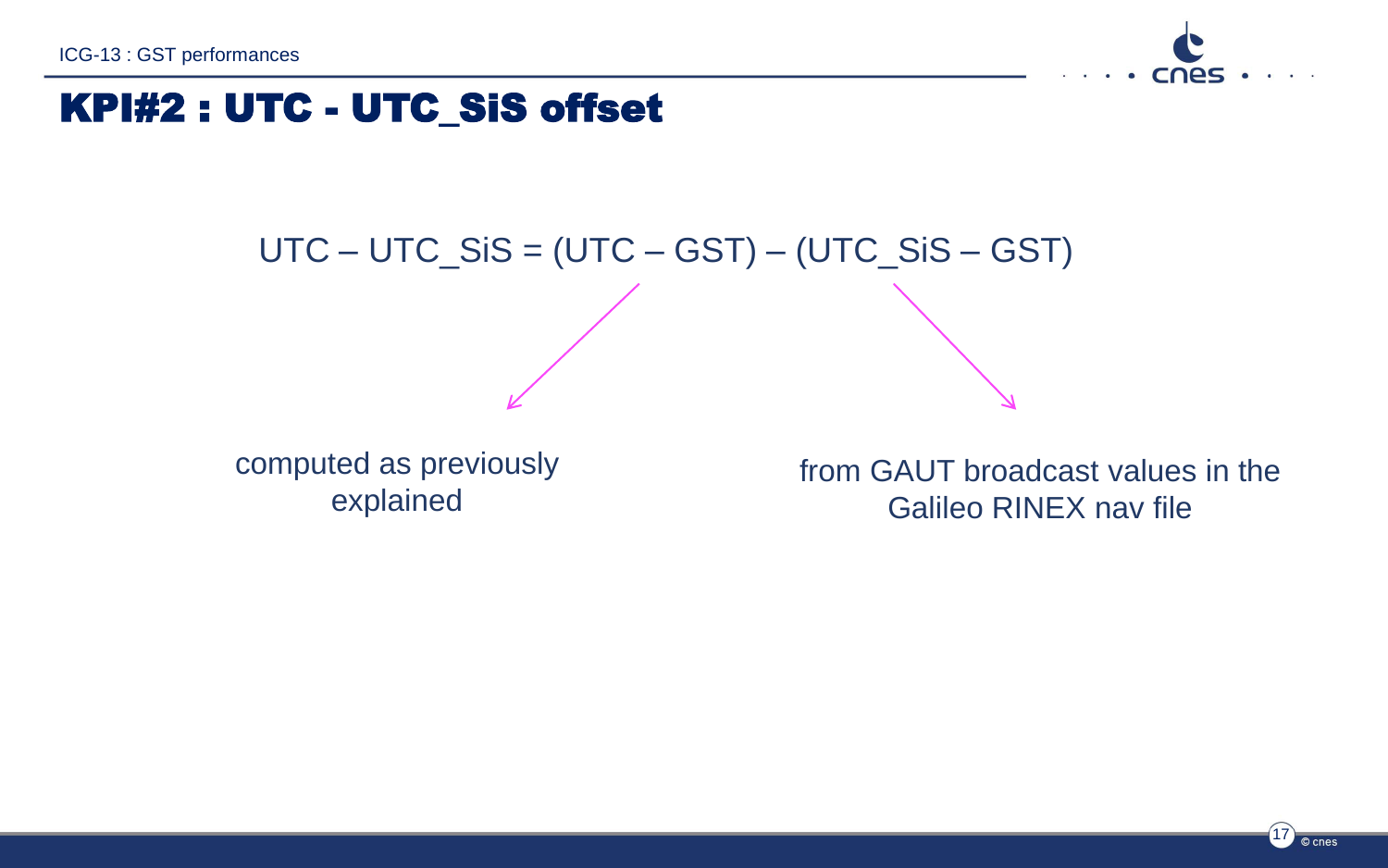

#### KPI#2 : UTC - UTC\_SiS offset CNES station (June 2017 to June 2018)



**Initial Services Requirement < 30 ns, 95 % over all age of data, normalised annually**

> Mean : 2.5 ns Std : 3.1 ns 95% : 7.7 ns



 $(18)$   $\circ$  cnes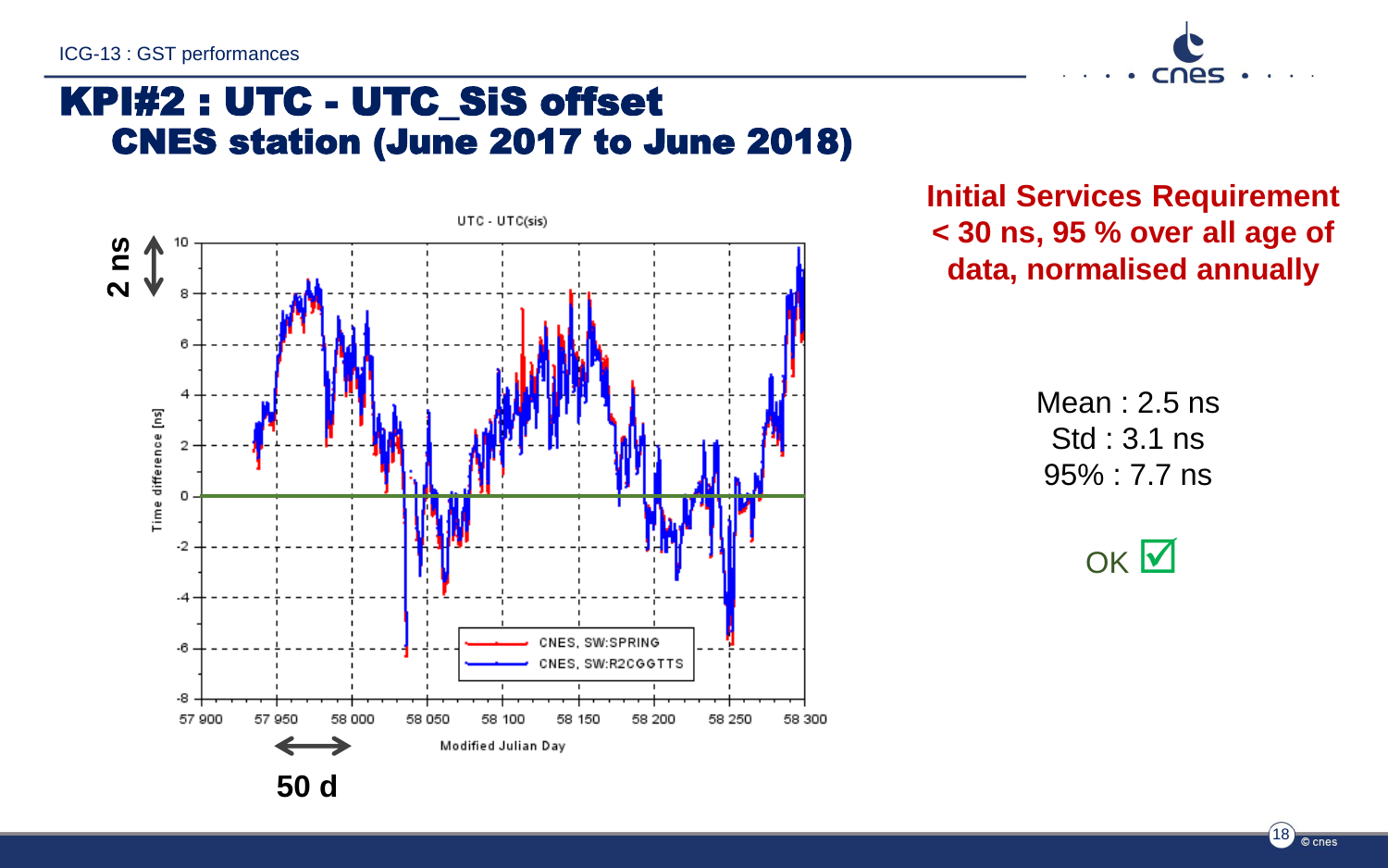

#### KPI#3 : GGTO accuracy



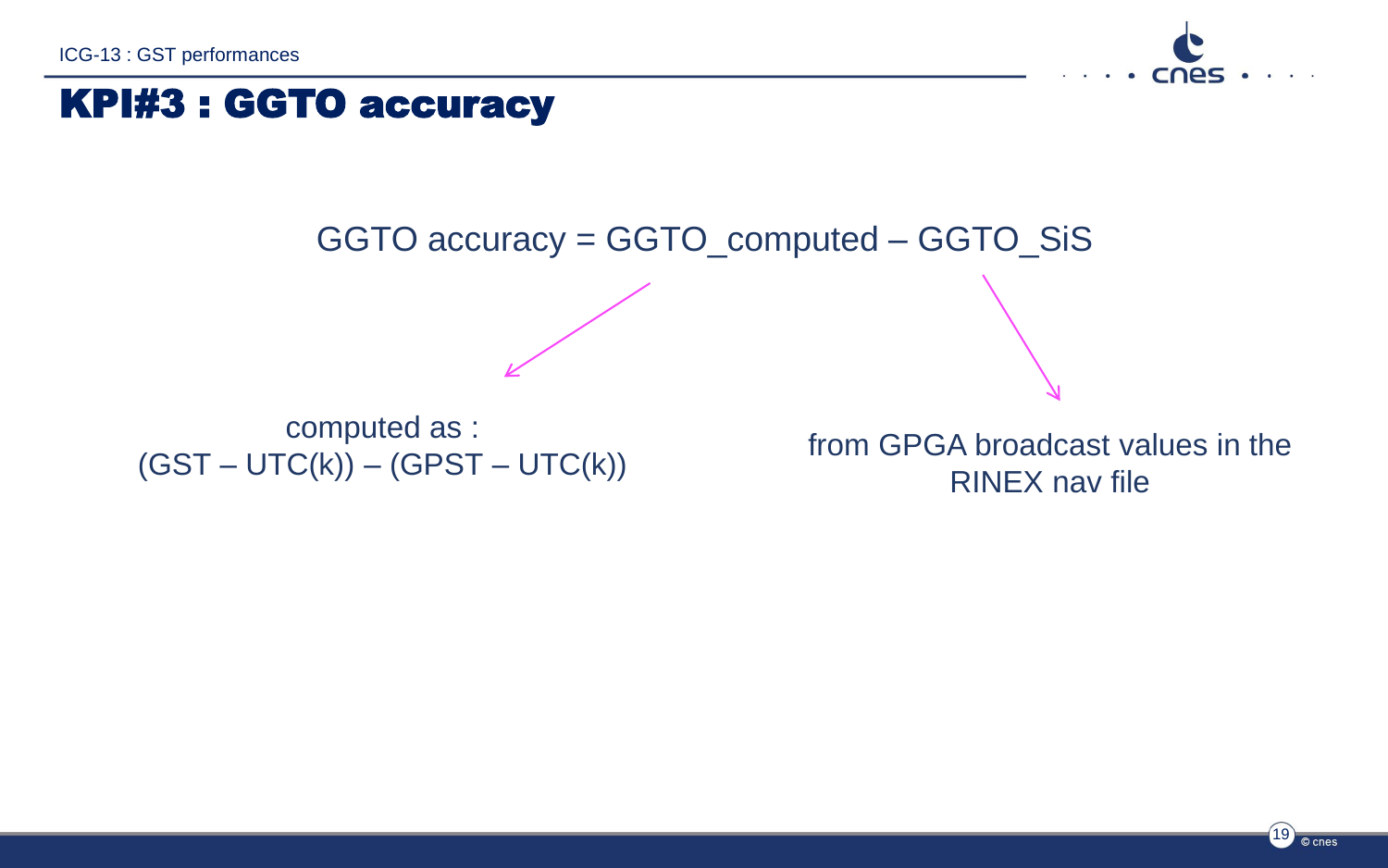

#### RINEX v3.04

#### **Up to v3.03, the RINEX navigation file header showed :**

- $-$  GPUT = GPS to UTC
- $-$  GAUT = GAL to UTC
- GPGA = GPS to GAL … but was in fact GAL GPS

#### **New v3.04 will clarify :**

- $-$  GPUT = GPS  $-$  UTC
- $-$  GAUT = GAL  $-$  UTC
- $-$  GAGP = GAL GPS

#### **New formulation in v3.04 is no more ambiguous**

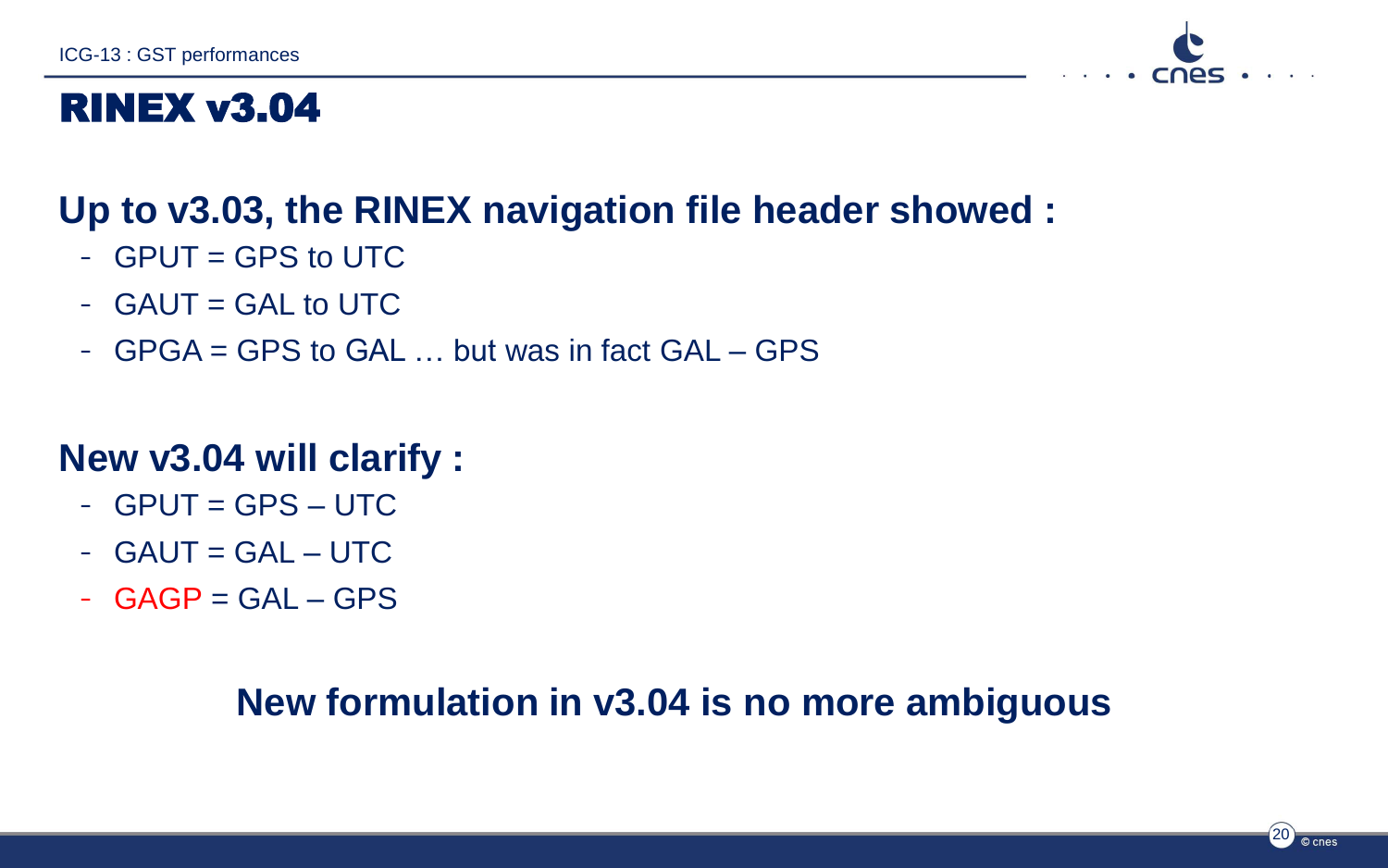

#### KPI#3 : GGTO accuracy CNES station (June 2017 to June 2018)



**Initial Services Requirement < 20 ns, 95% of average daily offset, normalised annually**

> Mean : -5.4 ns Std : 1.8 ns 95% : 8.2 ns



 $(21)$   $\circ$  cnes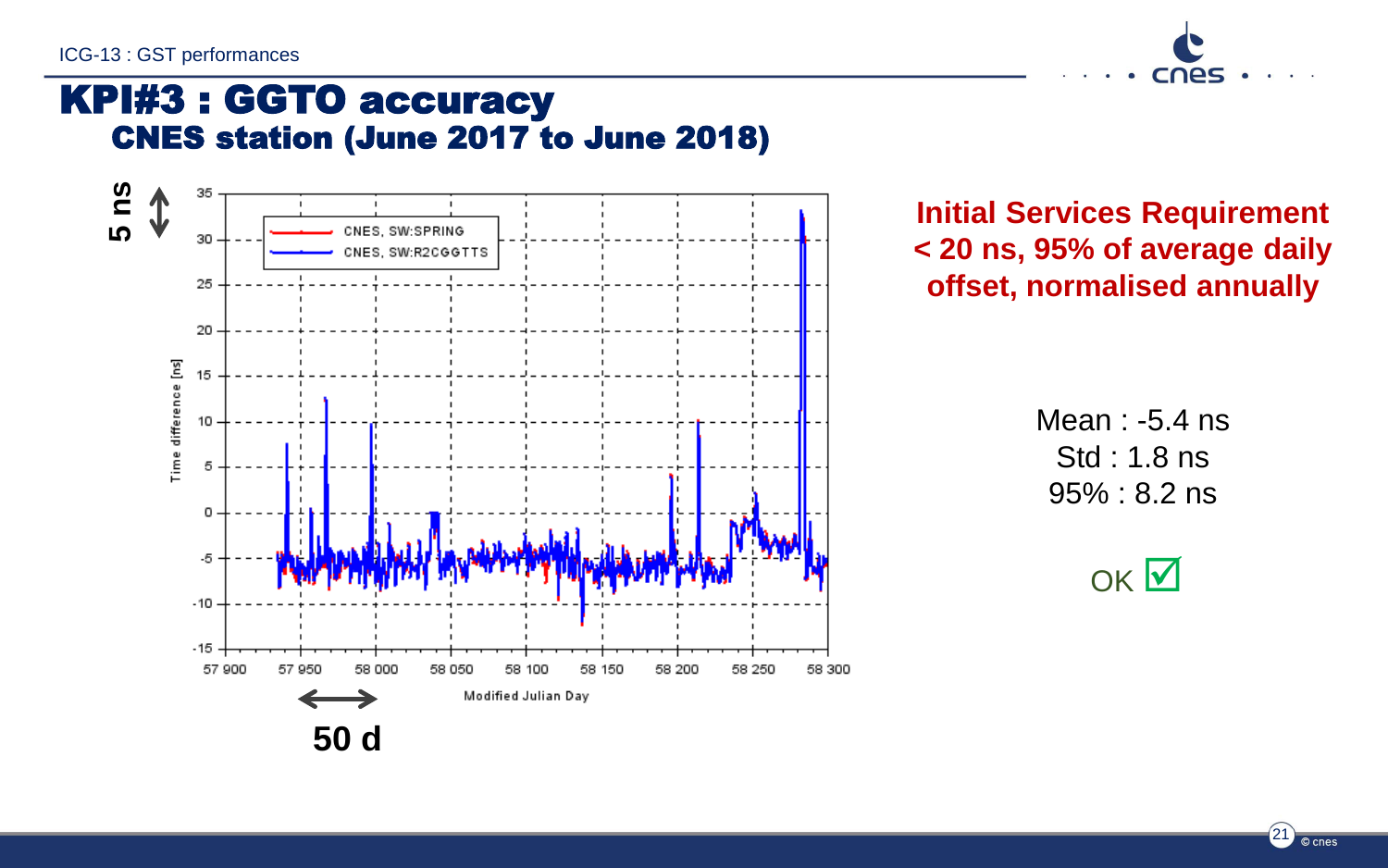

#### SUMMARY

- **The GRC-MS will monitor independently the performances of Galileo, and in particular of GST**
- **This monitoring requires absolute calibration of the station**
- **CNES has already started the monitoring of 3 timing KPIs, that are up to now compliant to the Galileo OS time requirements**
- **GST has underwent a drift in May-June 2018 but the broadcast information GST – UTC remained accurate, inducing no impact to users**